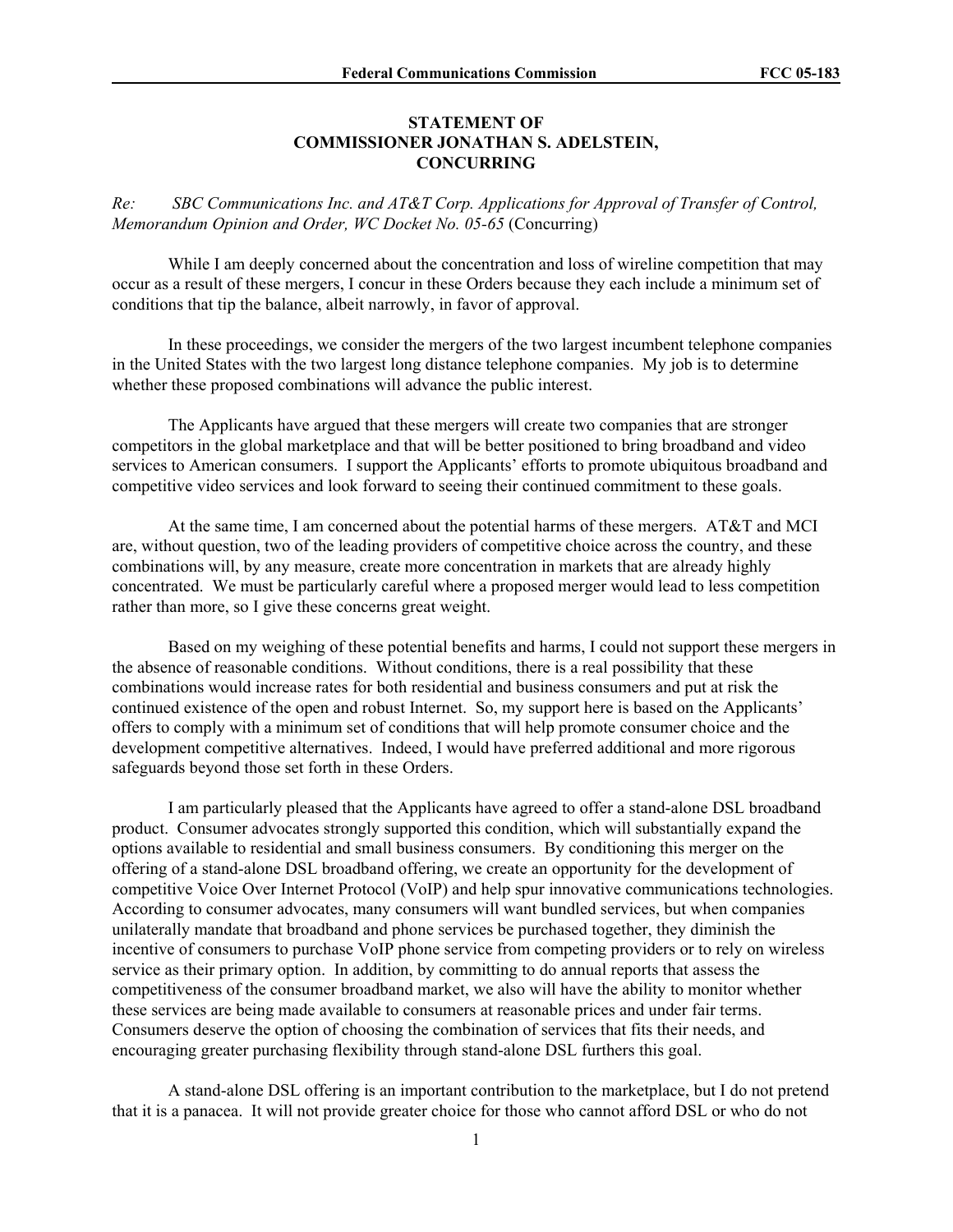have DSL available in their area. Especially vexing is that the stand-alone DSL offering outlined in this Order could also have been more robust. For example, we could have done more to enable consumers to purchase DSL services free from any voice service, rather than just traditional circuit-switched voice services.

Some have argued that AT&T and MCI had already made irreversible decisions to exit the entire consumer market, but it is worth noting that this exit was certainly hastened, if not precipitated, by the actions of this Commission and the courts. In a very tangible way, we reap what was sown in prior Commission decisions that consistently undercut competitors' ability to offer choice to American consumers. As many of you know, I was a frequent dissenter to those FCC decisions, which form the prologue for today's action. I predicted then that those decisions would lead to less choice for consumers. In some ways, these transactions fulfill that prophecy. So while I am pleased that we are able to take some meaningful steps in these Orders to promote the interests of consumers, this Commission must closely monitor the affordability and availability of the broadband services and the intermodal competition that we count on to fill the gaps.

I also find compelling that the Applicants have agreed to comply with the Commission's Internet Policy Statement as an enforceable condition of these mergers. Commenters have voiced concern that the horizontal and vertical integration of the Applicants' Internet backbone networks, particularly considering the two mergers together, may create an incentive and ability to discriminate against other providers in what has heretofore been a competitive market. Maintaining an open and robust Internet is absolutely critical. Just two months ago, the Commission set out in this Policy Statement a basic set of consumer expectations for broadband providers and the Internet. With this Statement, we sought to ensure that consumers are entitled to access the lawful Internet content of their choice, to run applications and use services of their choice, subject to the needs of law enforcement, and to connect their choice of legal devices that do not harm the network. While I applaud the Applicants for agreeing to comply with this statement of principles as an enforceable condition of their mergers, I must admit a deep foreboding that this commitment is only for two years. Given that it is Halloween, I hope that there are no tricks up anyone's sleeve. If any attempt to disrupt consumers' ability to unfettered access to the content of their choice occurs before or after the conditions expire, I expect the Commission will treat such a violation of the public trust and our policy with the seriousness it deserves.

The Applicants have also made notable commitments to protect against concentration in the Internet backbone market. In the face of concern over their Internet backbone practices, the Applicants argued that there are sufficient incentives to facilitate a competitive market and that concerns about anticompetitive practices in the Internet backbone peering arrangements are ill-founded. By agreeing to publicly release their peering policies and by committing to maintain settlement-free peering with at least as many backbone providers as they peered with pre-merger, we give competitors important tools to assess and monitor the accuracy of these claims.

For American business customers, these mega-combinations may present the greatest risks. Although business users tend to have more options than residential users, the Commission concludes that there is still a high level of concentration in the enterprise market in most areas of the country today, and the record makes clear that AT&T and MCI are two of the largest sources of choice for business users and largest suppliers of wholesale special access services to competitive carriers. Indeed, the record suggests that even the mere presence of AT&T or MCI in the competitive bidding process results in lower wholesale prices. Based on these competitors' national positions and ability to apply competitive pressure to wholesale prices, I believe that a more substantial divestiture of overlapping facilities would have been appropriate with this merger. I am not convinced that the relatively minor number of facilities where the Applicants are required to lease high-capacity lines – representing far less than one percent of